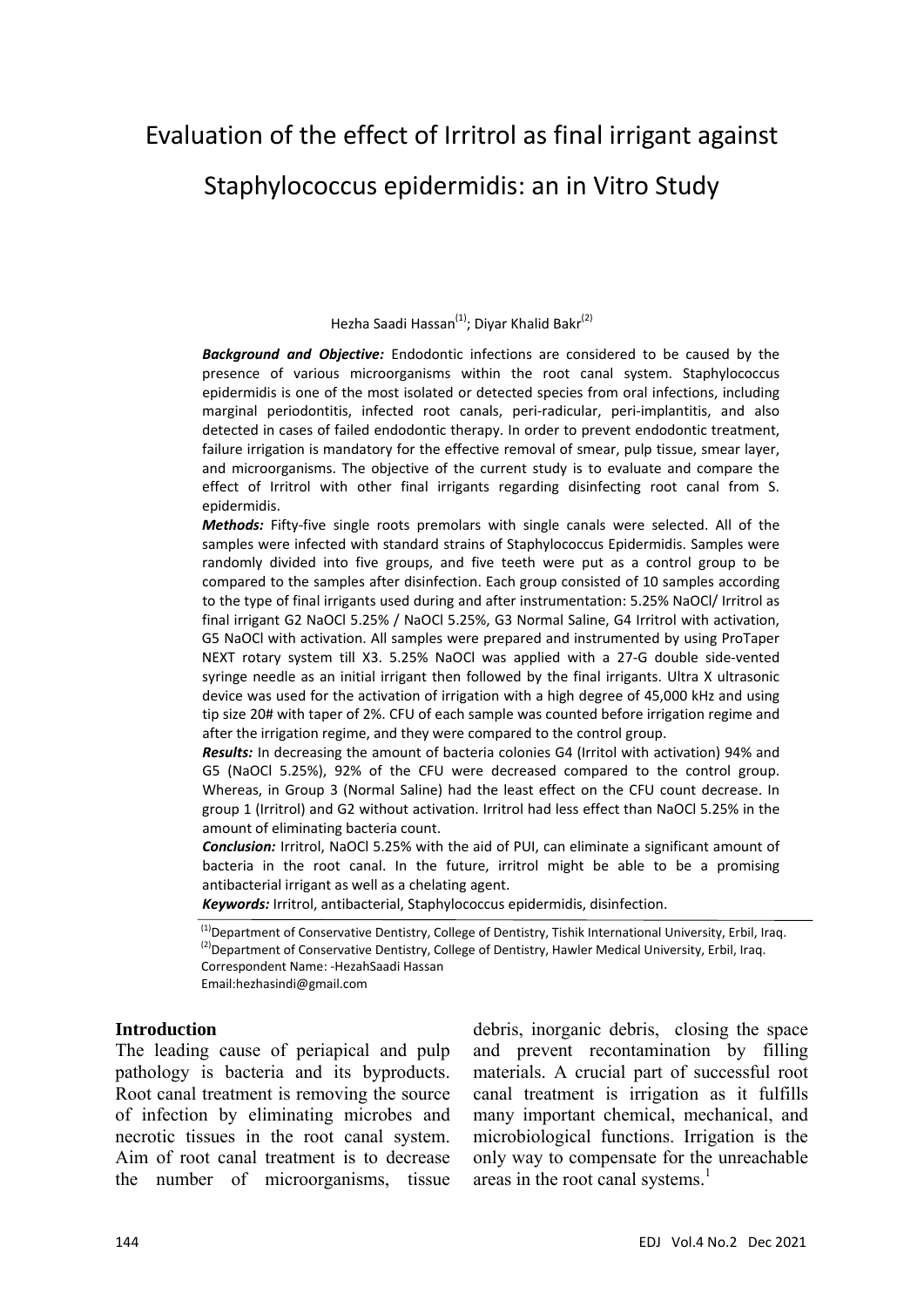Irrigants should have antimicrobial activity, also, be able to dissolve organic matter, have low toxicity on the surrounding tissue.<sup>2</sup> One of the most common irrigation regimens that are used is sodium hypochlorite ( NaOCl), which has a broad-spectrum antiseptic effect. Also, it can dissolve vital as well as necrotic tissue.<sup>3</sup> Chlorhexidine Gluconate (CHX) is irrigation that is frequently used in root canal disinfection for having a broadspectrum antimicrobial effect, and relatively low cytotoxicity.<sup>4</sup> But, in some studies, it is shown that CHX does not dissolve pulp tissue.5,6 However, using files for root canal shaping creates a smear layer which contains inorganic dentin debris, organic substances containing odontoblastic process, microorganisms, microbes associated with the infection, and necrotic pulp tissue and this smear layer could be removed by ethylenediaminetetraacetic acid (EDTA). For facilitating irrigation of the root canals and decreasing the steps of the irrigation. New material was produced, which contains a combination of two or more materials. Such as Q-mix (Dentsply Tulsa Dental Specialties, Tulsa, OK, USA) Has the combination of 17% EDTA and Chlorhexidine. This solution can dissolve inorganic matter and have antibacterial capacity.<sup>7</sup> Every now and then, new material is being invented to decrease the steps and be more efficient in root canal treatment. Irritrol is a two in one irrigation (Essential Dental Systems, USA) which have been developed to be an endodontic irrigant that used for smear layer removal and antibacterial activity. It has a clear greenish color. It contains EDTA (Ethylenediaminetetraacetic acid) and chlorhexidine<sup>8</sup>

*S. Epidermidis* is a microflora skin that is a commensal organism, which it usually has a benign relationship with the host. Although it is also ranked as one of the first nosocomial and implant-based infections, it might be because of its ubiquity on the skin.<sup>9</sup> However, Staphylococci are not a usual species in the oral cavity, some species such as *staphylococcus epidermidis* have been found in saliva samples from healthy individuals. *S. Epidermidis* has also been isolated from oral infectious diseases such as periimplantitis, root surface caries, severe marginal periodontitis. Root canal infections and refractory marginal periodontitis.10 *S. Epidermidis* is one of the common prevalent bacteria amongst persistent endodontic infection is *Staphylococcus epidermidis* which has well-equipped genes that provide protection against harsh conditions encountered in its natural habitat $11$ 

For an irrigation solution to reach most of the unreachable areas in the complex anatomy of the canal, auxiliary canals, inorganic and organic debris accumulation, and isthmuses activation of the irrigation is needed which will promote the effectiveness of smear layer removal and reaching the irrigation to the deeper parts of the canal.<sup>12</sup> Also, an apical vapor lock is created during root canal irrigation procedure with positive pressure using syringe irrigation. This vapor lock creates air bubble in the canal. Which significantly obstructs irrigant solution to reach the apical third of the root canal space. By activating the irrigant, this vapor lock will be avoided.<sup>13</sup> Ultra X ( Eighteeth, Changzhou Sifary Medical Technology, China) is a cordless ultrasonic activator, easy to use and it has the frequency of (45,000 Hz) which is enough to create an acoustical stream and to be effective in disrupting biofilm, clean, reduce bacteria levels, remove vapor lock, and improving penetration of irrigant. There are limited studies regarding the comparison between Irritrol and NaOCl. Also, this study is about the evaluation of the activation of irritrol and NaOCl for killing bacteria.

# **Methods**

Fifty-five human premolar extracted teeth that have single canals were selected to use in this study. Those teeth had been freshly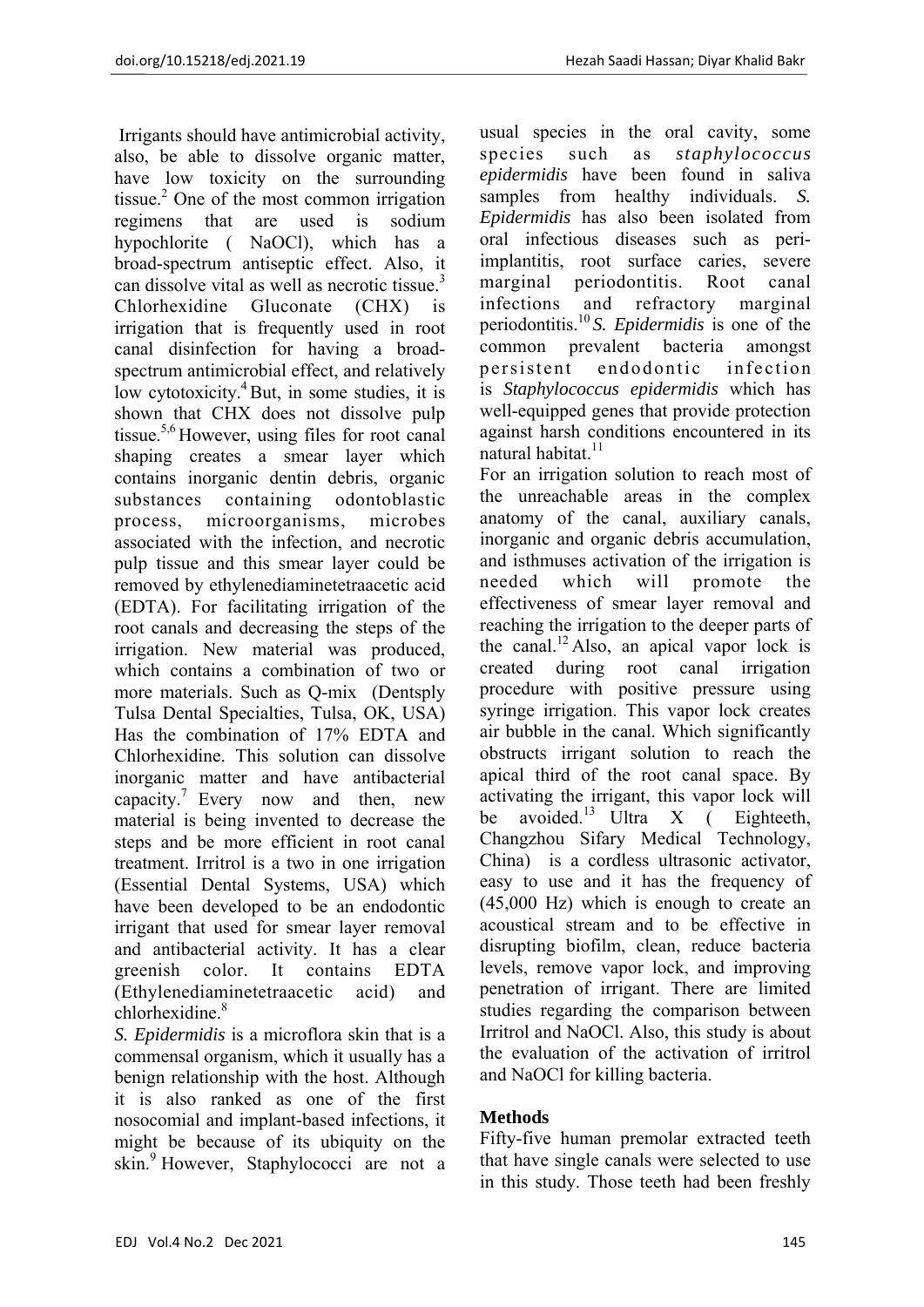extracted for orthodontic reasons. The inclusion criterion for those samples is to have mature and straight roots. Moreover, the exclusion criterion of those teeth that had variation in the canal anatomy, presence of microcracks, fractures, resorption, previous endodontically treated tooth, calcification, and curved canals. Those samples were cleaned from calculus and soft tissue residual by periodontal scaler and polished by polishing paste. Then they were stored in distilled water to avoid dehydration and kept in a cooling refrigerator to be used later on in this study. Each sample was decoronated to have a length of 12 mm from the anatomic apex, by using a diamond disk and electronic caliper for measuring the length. Then, a file 10 k-file was used to confirm the patency of the canals. And the working length was set to 11 mm after the extrusion of the file tip beyond the apical foramen.<sup>14</sup> After confirmation of the working length of each sample. The foramen enlarged to kfile #15 to have a standardized foramen prior to shaping the canals using Protaper Next files. Then they were sealed from the apex with red wax ( Polywax Toughened dental modeling wax, Bilkim company, Turkey) to avoid extrusion of the irrigant through the apical foramen and to mimic natural conditions of the presence of periapical tissues during chemo-mechanical instrumentation.<sup>15</sup> For holding the samples, custom molds were made by using a plastic water pipe, which was prepared to ( 20 mm length- diameter of 25.4 mm, which equals one-inch pipe diameter), and samples were put in putty silicone impression material. The silicon impression molded in the pipe prepared earlier to establish a standardized position and orientation of canal preparation. Samples were divided into four groups randomly based on the final irrigation that would be used later on. Those molds were fixed to a table by using a table jack that was fixed to the table. Each group randomly contained ten teeth. All the teeth and their corresponding pipe were coded; they were fixed to the table

jack. Each of the samples was instrumented by # 15 K-file and reached to # 20 K-file (Dentsply maillefer) to have a standardized foramen before using rotary files. Instrumentation and shaping of all samples started using ProTaper Next nickeltitanium (Dentsply Maillefer; Ballaigues, Switzerland) rotary system by a sequence of X1, X2 and X3 at 300 rpm and 3.5 Ncm according to manufacturer's instructions. After each ProTaper NEXT rotary file sequence recapitulation were done by using a 10# K-file. Also, irrigation solution applied between each endodontic rotary file by using 2 ml of 5.25 % NaOCl( Chlora XiD, Cerkamed, Poland ) with a 27-G Double side-vented endodontic irrigation needle. The syringe was placed 1mm short of the working length.<sup>16</sup> After finishing instrumentation, all the samples were dried by paper point and put in sterilized pouches, and they were sterilized using autoclave 1.5 bar for 45 minutes.

Standard strains of Staphylococcus epidermidis ATC 12228 purchased and confirmed by Vitek 2 (bioMérieux, Inc, Hazelwood, Mo). After isolation, a single colony of S. epidermidis from 24-48 hours culture was selected and inoculated in Brain Heart Infusion (BHI) this was allowed to be inoculated for 48 hours at  $37^\circ$ C in an incubator. Serial dilution was done after incubation to be able to decrease the concentration of bacteria to obtain desired colony forming unit (CFU)/ ml per plate. A serial dilution was performed until 1/10000 is reached. Each sample was infected with ten μL prepared *S. epidermidis* by using a sterile micropipette, and they were incubated for 48 hours at  $37^{\circ}$  C. After incubation, a swap was taken for the control group and cultured on blood agar plate to be compared later with the samples that will undergo disinfection procedure.<sup>17</sup> Samples were divided into five groups randomly, and each group was irrigated by 4 ml of one of the following final rinses <sup>18</sup>. 1) Irritol 2) NaOCl 5.25 3) Normal Saline 4) Irritol + activation 5) NaOCl+ activation.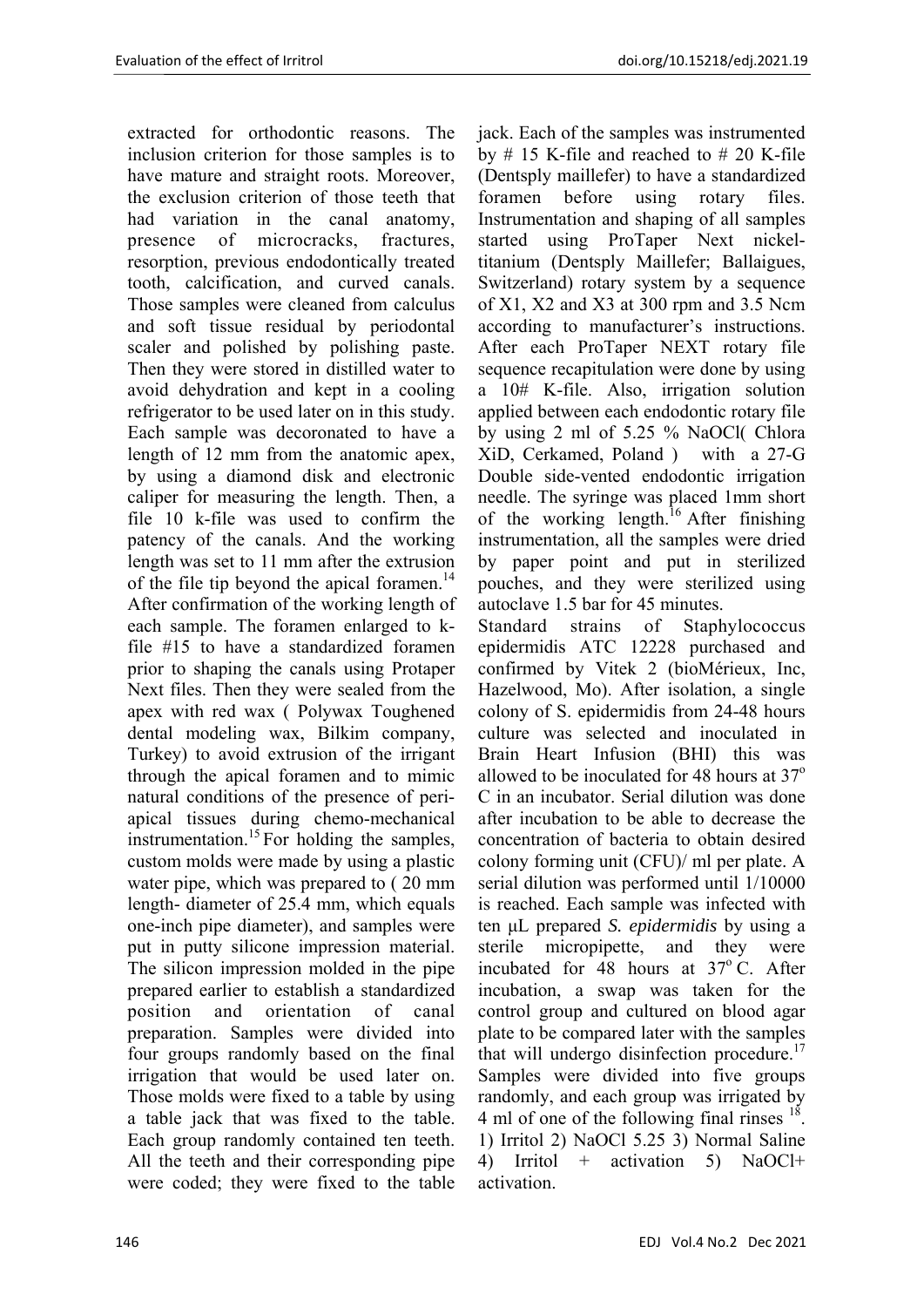Experimental group that did not receive activation, were irrigated by 4 ml of the final solution, and the experimental group that will receive activation was rinsed by 2 ml then activated for 30 seconds by ultra x ultrasonic activator with the tip size of 20# and 2% taperness ( Eighteeth, Changzhou Sifary Medical Technology, China) in an up and down gentle motion 2 mm away from the apical constriction as mentioned by the manufacturer and then again rinsed with 2 ml which total of 4 ml. Swaps by paper point were taken from each sample by inserting the paper-point 11 mm into the canals that have undergone the irrigation and placed the swap on Blood agar plates and incubated for 48 hours and the temperature of 37° C. After two days of incubation, the CFU was counted under the colony counter and compared with the control group. The sample groups were as follows.

**Control group:** 5 teeth were infected with the bacteria and considered as positive control group

**Group 1:** Ten teeth, those samples were infected and irrigated by 4 mL irritrol ( Essential Dental Systems, USA). Double side vented 27 G needle 2 mm short of the working length with gentle pressure for 1 min.

**Group 2:** Ten teeth, those samples were infected and irrigated by 4ml NaOCl % 5.25

( Chlora XiD, Cerkamed, Poland ). Dou-

ble side vented 27 G needle 2 mm short of the working length with gentle pressure for 1 min.

**Group 3:** Ten teeth, those samples were infected and irrigated by 4ml Normal Saline 0.9% . Double side vented 27 G needle 2 mm short of the working length with gentle pressure for 1 min.

**Group 4:** Ten teeth, those samples were infected and irrigated by 4 ml of Irritrol. Two ml were used by using double sided 27G needle 2mm short to working length and activated by using Ultra x ( Eighteeth, Changzhou Sifary Medical Technology, China) for 30 seconds, then another 2 ml irritrol were used as final rinse.

**Group 5:** Ten teeth, those samples were infected and irrigated by 4 ml of NaOCl % 5.25. Two ml were used by using double sided 27G needle 2mm short to working length and activated by using Ultra x ( Eighteeth, Changzhou Sifary Medical Technology, China) for 30 seconds, then another 2 ml NaOCl 5.25% were used as final rinse

After irrigation, swaps by paper point were taken from each sample that have undergone the irrigation and placed the swap on Blood agar plates and incubated for 48 hours and the temperature of  $37 \text{ }^0C$ . After two days of incubation, the CFU were counted under the colony counter device and compared with the control group.



**Figure1: A schematic diagram showing sample grouping**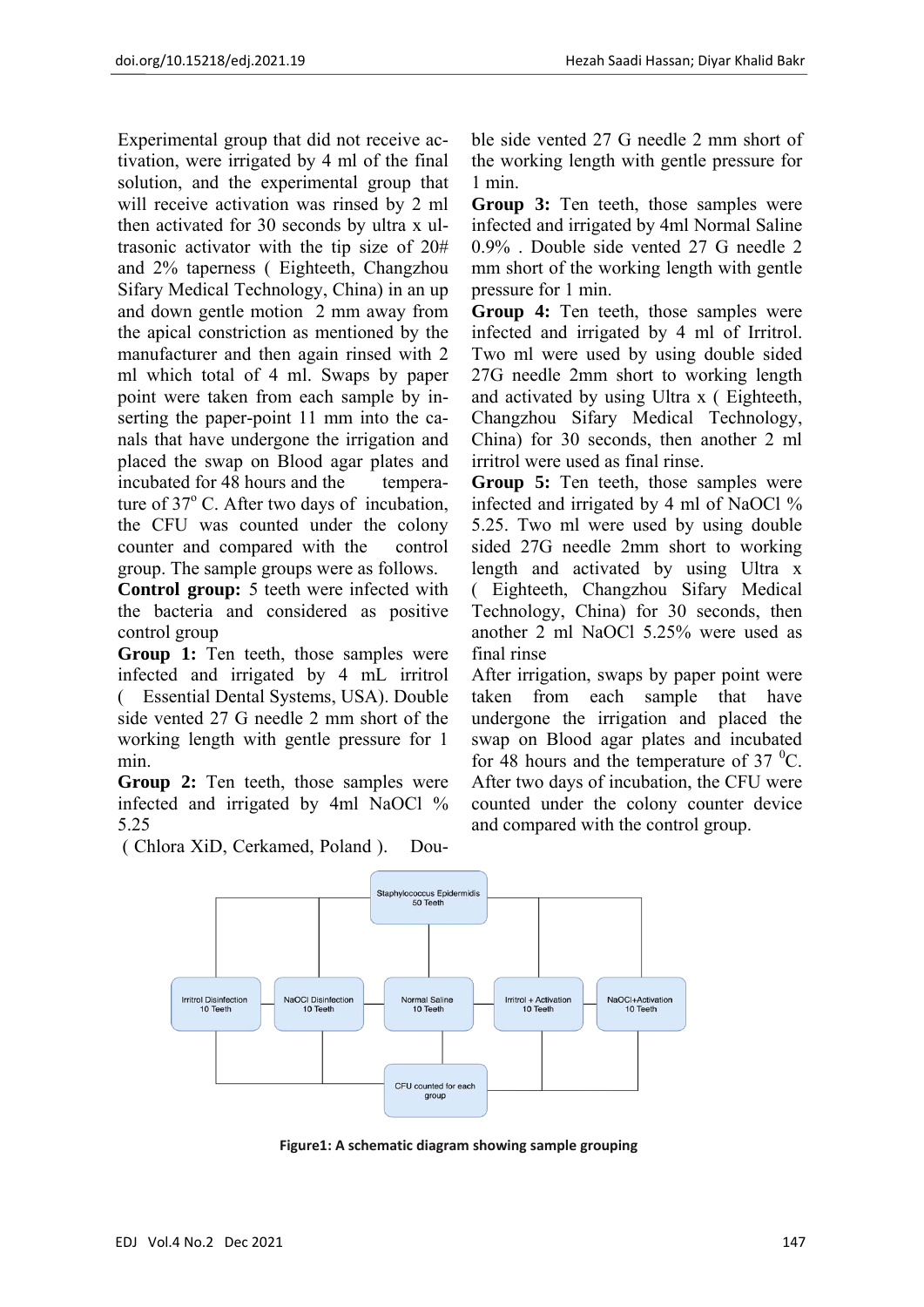**Statistical analysis:** Statistical analysis. The statistical analysis was performed using the SPSS software package (Version 23). Descriptive analysis for the sample, mean and standard deviation were calculated and using Shapiro-wilk, Oneway ANOVA were used. The level of statistical significance was set at  $p < 0.05$ .

## **Results**

In this study, the control group CFU/ml was  $700 \text{ X } 10^6$  before other samples underwent irrigation. For the data in this study, descriptive statistics of mean and standard deviation values were used for viable and dead bacteria, and also percentage was used as in (Table 1).

|                          |    | Alive (Mean ± SD) | Dead (Mean%± SD%) |
|--------------------------|----|-------------------|-------------------|
| <b>Irritrol</b>          | 10 | 10                | 61%±8%            |
| <b>NaOCI</b>             | 10 | 10                | 81%±6%            |
| <b>Normal Saline</b>     | 10 | 10                | 13%±7%            |
| Irritrol+activation      | 10 | 10                | 94%±6%            |
| <b>NaOCI+ activation</b> | 10 | 10                | 92%±13%           |

#### **Table 1: mean values for alive and % mean for dead bacteria.**

In the descriptive data Group 4 has the In Figure 2, a graph showed the percentage lowest mean value of  $42 \text{ X } 10^7$  and Group 3 of each group. Group 4, the percentage has has the highest mean value of 606 X  $10^7$ . the highest value of 94%, and for the lowest There are no significant differences in mean value in the groups is group 3 with 13%. value between group 4 (Irritrol + Activation) Group 4 94% and group 5 92%, there is no and group 5 (NaOCl 5.25% + Activation). significant difference in the percentage While there is significant differences values. In group 1, 61%, and group 2, 81%, a between group 1 (Irritrol) and group 2 significant difference regarding the decrease (NaOCl 5.25% ) as shown in table 1.

in the bacterial count can be seen here.



**Figure 2: Percentage of inactive bacteria colonies and viable active bacteria colonies.**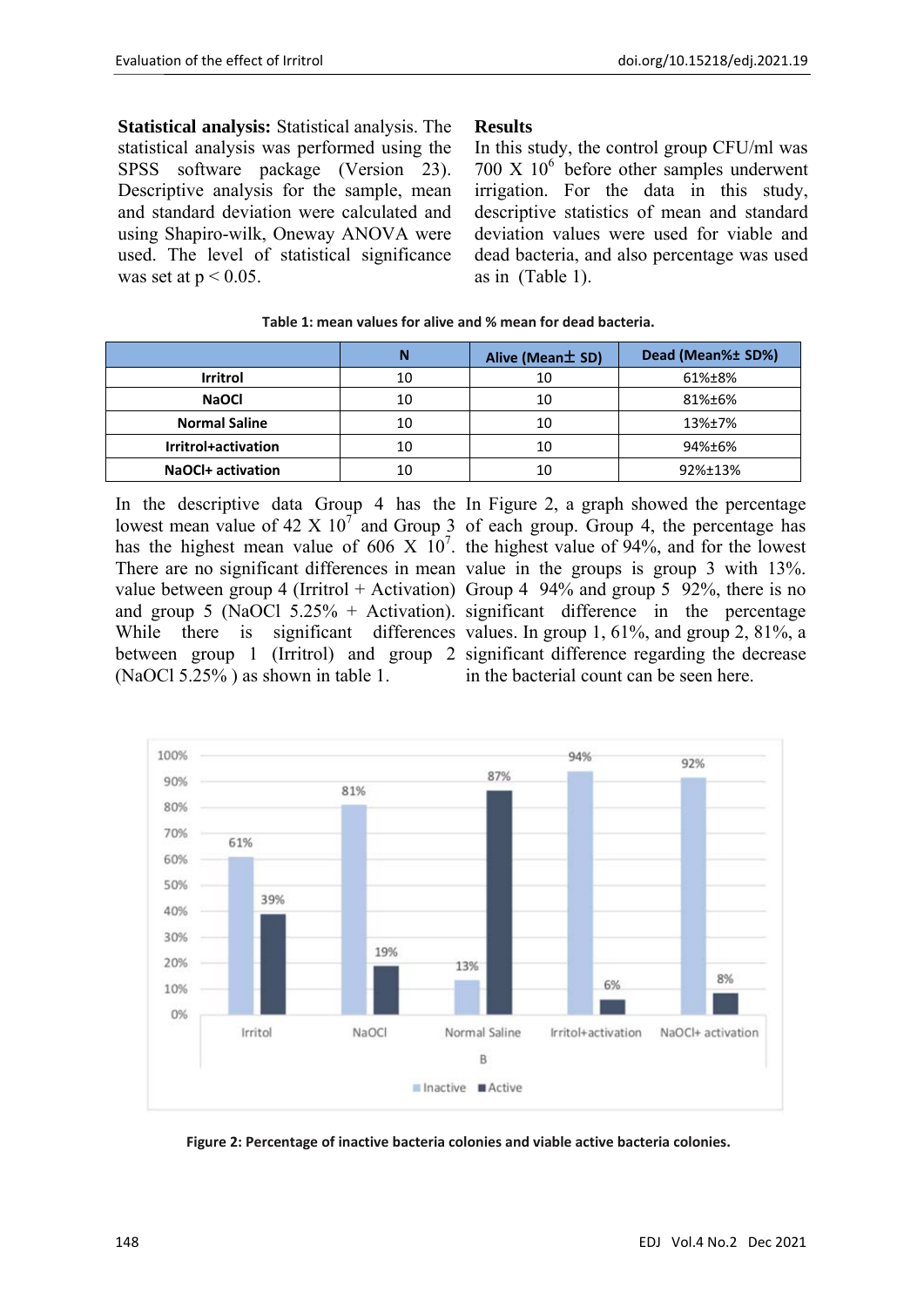In (table 2) we can see normality test for data distribution that is conducted for each group, and mostly all of them can be seen underlying normal distribution due to having p-values higher than 0.05 (The null hypothesis says the data is normally distributed, is accepted).

In the above section, we saw significant gaps between the mean values of the materials regarding the remaining active bacteria colonies. Nevertheless, it could not prove that whether the differences are statistically significant or not, since more than two groups are in this study, assuming that the variance of the data is the same for all groups, thus, we can go head to implement One way ANOVA as in to discover the difference between mean value of the materials for each group. In this study dissimilar result received from ANOVA test there was difference in mean value of the materials and using Tukey test we reached to say that no statistically significant difference has occurred between G2 and G5, G4 with G5 It is worth mentioning that statistically, significant difference existed between G2 and G4 along with the others as seen in (Table 3).

| Table 2: Shapiro-wilk for normality of data distribution |
|----------------------------------------------------------|
|----------------------------------------------------------|

|                      | <b>Shapiro-Wilk</b> | <b>Shapiro-Wilk</b> | <b>Shapiro-Wilk</b> |
|----------------------|---------------------|---------------------|---------------------|
| <b>Technique</b>     | <b>Statistic</b>    | df                  | <b>P-Value</b>      |
| Irritrol             | 0.939               | 10                  | 0.575               |
| <b>NaOCI</b>         | 0.921               | 10                  | 0.366               |
| <b>Normal Saline</b> | 0.989               | 10                  | 0.995               |
| Irritrol+activation  | 0.897               | 10                  | 0.204               |
| NaOCI+ activation    | 0.698               | 10                  | 0.001               |

#### **Table 3: One way ANOVA to discover the difference between mean and value of the groups.**

| <b>Main Group</b>              |                                   | Sum of<br><b>Squares</b> | df | <b>Mean</b><br><b>Square</b> |         | <b>P-</b><br><b>Value</b> |
|--------------------------------|-----------------------------------|--------------------------|----|------------------------------|---------|---------------------------|
|                                | Between<br>Groups                 | 2168095.720              | 4  | 542023.930                   | 161.496 | 0.000                     |
|                                | <b>Within Groups</b>              | 151031.800               | 45 | 3356.262                     |         |                           |
|                                | Total                             | 2319127.520              | 49 |                              |         |                           |
| <b>Tukey Pairwise compari-</b> | - No difference between G2and G5  |                          |    |                              |         |                           |
| son                            | - No difference between G4 and G5 |                          |    |                              |         |                           |

## **Discussion**

In the current study, irritrol has been used to compare with NaOCl regarding antibacterial ability. Three final irrigants were used in this study ( Irritrol, NaOCl 5.25%, Normal saline). The final irrigation procedure was performed using a 27-G double side vented endodontic needle and activated using ultra X wireless ultrasonic technology and its ability to generate (40,000 Hz), which is required to create sufficient acoustical streaming. Irritrol is an irrigant consists of both CHX and EDTA. As we know, chlorhexidine is an effective

antibacterial. Another advantage of this irrigant is that it is two in one, which reduces the steps of irrigation regarding chelating and disinfection procedure. The presence of a surfactant in irritrol makes it reduce its tension, which leads to better removal of the smear layer.<sup>19</sup> Regarding penetration of irrigation solution into dentinal tubules in a study that is done by Küçük and Kermeoğlu,  $2019$ .<sup>8</sup> Has shown that irritrol has a similar capability in penetrating dentinal tubules as Q-mix and CHX.

Sodium hypochlorite is a potent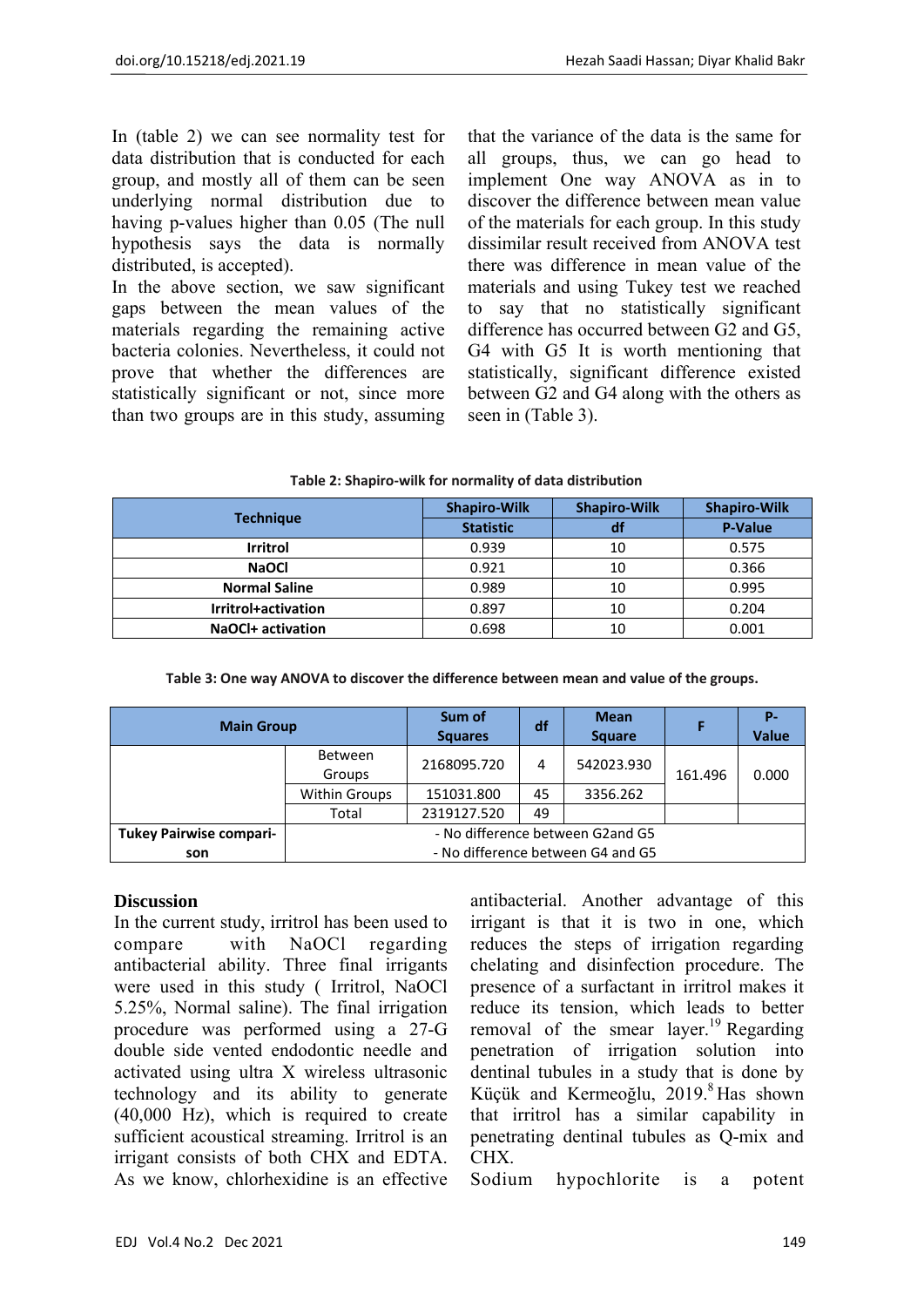antibacterial and one of the most used irrigation solution to disinfect root canal against bacteria and dissolve organic tissue. In this study using NaOCl 5.25% by positive pressure technique results were comparable to CHX in killing bacteria this result agree with.  $20-22$  Also, results of this study disagree with previous studies 23,24 Which it has been reported that there is no significant difference between two materials regarding killing bacteria.

Passive ultrasonic irrigation (PUI) is a critical step in the regime of root canal irrigation. To have a greater effect of disinfection than syringe irrigation, activation of irrigation is needed. By activating the irrigation in the canal will have results in eliminating pulp tissue and dentin debris. Which in contrast, ultrasonic creates a faster flow volume of the irrigant into the root canal during irrigation; thus, this results in better removing debris and smear layer, less apical packing, and improving the reaching of the chemical products to accessory canals and isthmuses. Which, in the end, results in the better killing of bacteria than syringe irrigation.<sup>25</sup> Results obtained by this study showed that activation of NaOCl and Irritrol had a great effect on decreasing the number of bacteria. While positive pressure technique had less effect on decreasing bacterial count. Those results agree with previous studies. $26,27$  Results in the present study disagree with the results of a prior study done by Forghani et  $al.^{28}$  Which reported that using passive sonic activation had no benefit compared to regular needle irrigation. Irritrol with PUI showed slightly better results than NaOCl with PUI; this might be due to the ability of Irritrol as a chelating agent since it contains EDTA that removes the smear layer, which, this enables irrigation to penetrate deeper in dentinal tubules.<sup>8</sup>

 *Staphylococcus Epidermidis* was used as experimental bacteria in the present study as this bacteria species is considered one

of the most persistent bacteria species that cause secondary infection in root canal failures after *Enterococcus faecalis.*<sup>11</sup>A secondary intra radicular infections might happen because of microorganisms that were not present in the primary infection and might have penetrated the root canal system during treatment, between appointment sessions, or after finishing of the endodontic treatment. Also, secondary infection might occur due to the contamination of instruments used in root canal procedures during root canal treatment, microleakage of the restoration, remnants of dental plaque, caries or calculus on the tooth crown, rubber dam leakage, or contamination of irrigant solutions or other solutions for intracanal use Since *S.epidermidis* presents in the air or oral cavity, it will be relevant for contamination to happen.<sup>10</sup>

Colony forming unit (CFU) is a quantitative method is a method to measure the amount of viable bacteria on a culture plate.<sup>29</sup> In this study, CFU/ ml method was used to evaluate the amount of bacteria reduction after irrigation comparing to before irrigation procedure. Comparison of CFU/ ml before and after irrigation in this study shows that using normal saline as final irrigation has minimal effect on decreasing number of colonies that might be due flushing effect of normal saline.<sup>30</sup> While Irritrol with activation and NaOCl with activation had the greatest amount of CFU reduction in this study and the result agrees with previous studies. $31,32$ 

# **Conclusion**

Based on the results obtained from this study, Irritrol, NaOCl 5.25% are all antibacterial agents with the aid of PUI, both materials were able to eliminate the maximum amount of bacteria in the root canal. There were no significant difference in group 4 and 5, while, there was a significant difference in group 1 and 2. Irritrol might be a promising antibacterial, a chelating agent in the future. However, further investigation is required to find the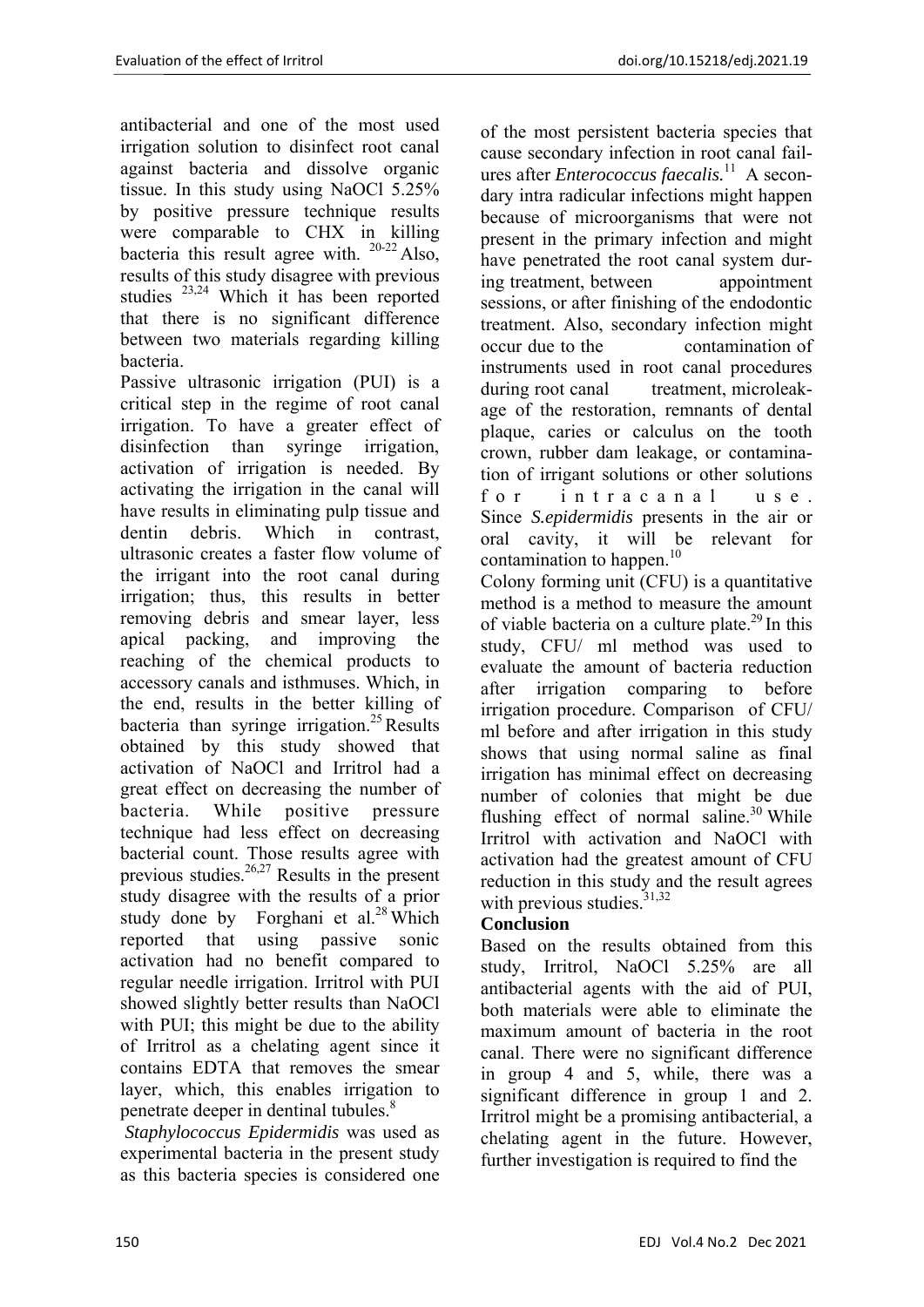efficacy of Irritrol as a root canal disinfection agent.

## **Conflict of interest**

The author reported no conflict of interests.

### **References**

- 1. Haapasalo M, Shen Y, Wang Z, Gao Y. Irrigation in endodontics. Br Dent J. 2014 Mar;216(6):299– 303.
- 2. Vivacqua‐Gomes N, Ferraz CCR, Gomes BPFA, Zaia AA, Teixeira FB, Souza‐Filho FJ. Influence of irrigants on the coronal microleakage of laterally condensed gutta‐percha root fillings. Int Endod J. 2002 Sep;35(9):791–5.
- 3. Zhang K, Kim YK, Cadenaro M, Bryan TE, Sidow SJ, Loushine RJ, et al. Effects of different exposure times and concentrations of sodium hypochlo‐ rite/ethylenediaminetetraacetic acid on the structural integrity of mineralized dentin. J En‐ dod. 2010 Jan;36(1):105–9.
- 4. Mohammadi Z, Abbott PV. The properties and applications of chlorhexidine in endodontics. Int Endod J. 2009 Apr;42(4):288–302.
- 5. Naenni N, Thoma K, Zehnder M. Soft tissue dissolution capacity of currently used and potential endodontic irrigants. J Endod. 2004 Nov;30 (11):785–7.
- 6. Okino LA, Siqueira EL, Santos M, Bombana AC, Figueiredo J a. P. Dissolution of pulp tissue by aqueous solution of chlorhexidine digluconate and chlorhexidine digluconate gel. Int Endod J. 2004 Jan;37(1):38–41.
- 7. Arslan D, Guneser MB, Kustarci A, Er K, Siso SH. Pulp tissue dissolution capacity of QMix 2in1 irrigation solution. Eur J Dent. 2015 Sep;9(3):423 –7.
- 8. Küçük M, Kermeoğlu F. Efficacy of different irrigation methods on dentinal tubule penetration of Chlorhexidine, QMix and Irritrol: A confocal laser scanning microscopy study. Aust Endod J. 2019 Aug;45(2):202–8.
- 9. Niazi SA, Clarke D, Do T, Gilbert SC, Mannocci F, Beighton D. Propionibacterium acnes and Staphylococcus epidermidis Isolated from Re‐ fractory Endodontic Lesions Are Opportunistic Pathogens. Journal of Clinical Microbiology. 2010 Nov 1;48(11):3859–69.
- 10. Siqueira JF, Lima KC. Staphylococcus epidermidis and Staphylococcus xylosus in a secondary root canal infection with persistent symptoms: a case report. Aust Endod J. 2002 Aug;28(2):61–3.
- 11. Rogers KL, Fey PD, Rupp ME. Coagulase-negative staphylococcal infections. Infect Dis Clin North Am. 2009 Mar;23(1):73–98.
- 12. George S, Kishen A, Song KP. The role of environ‐

mental changes on monospecies biofilm forma‐ tion on root canal wall by Enterococcus faecalis. J Endod. 2005 Dec;31(12):867–72.

- 13. Tay FR, Gu L‐S, Schoeffel GJ, Wimmer C, Susin L, Zhang K, et al. Effect of vapor lock on root canal debridement by using a side‐vented needle for positive‐pressure irrigant delivery. J Endod. 2010 Apr;36(4):745–50.
- 14. Liu Y, Guo L, Li Y, Guo X, Wang B, Wu L. In vitro comparison of antimicrobial effectiveness of QMix and other final irrigants in human root canals. Scientific Reports [Internet]. 2015 [cited 2019 Mar 24];5. Available from: https:// w w w.ncbi.nlm.nih.gov/pmc/articles/ PMC4668572/
- 15. Niu L, Luo X, Li G, Bortoluzzi EA, Mao J, Chen J, et al. Effects of different sonic activation protocols on debridement efficacy in teeth with single‐ rooted canals. J Dent. 2014 Aug;42(8):1001–9.
- 16. Di Fiore PM, Genov KA, Komaroff E, Li Y, Lin L. Nickel‐titanium rotary instrument fracture: a clinical practice assessment. Int Endod J. 2006 Sep;39(9):700–8.
- 17. Das SC, Kapoor KN. Effect of growth medium on hydrophobicity of Staphylococcus epidermidis. Indian J Med Res. 2004 Mar;119(3):107–9.
- 18. Mahdi SF, Bakr DK. Evaluation of the effect of SmearOFF on Smear Layer Removal and Erosion of Root Canal Dentin. Erbil Dental Journal (EDJ). 2019 Dec 6;2(2):269–77.
- 19. Agrawal R, Purayil TP, Ballal NV, Belle VS. Com‐ parative evaluation of postobturation apical seal following intracanal irrigation with maleic acid or a combination of chlorhexidine and ethylenedia‐ minetetraacetic acid: An in vitro study. Saudi Endodontic Journal. 2018 Jan 1;8(1):34.
- 20. Zehnder M. Root canal irrigants. J Endod. 2006 May;32(5):389–98.
- 21. Ayhan H, Sultan N, Cirak M, Ruhi MZ, Bodur H. Antimicrobial effects of various endodontic ir‐ rigants on selected microorganisms. Int Endod J. 1999 Mar;32(2):99–102.
- 22. Ringel AM, Patterson SS, Newton CW, Miller CH, Mulhern JM. In vivo evaluation of chlorhexidine gluconate solution and sodium hypochlorite so‐ lution as root canal irrigants. J Endod. 1982 May;8(5):200–4.
- 23. Siqueira JF, Rôças IN, Santos SRLD, Lima KC, Ma‐ galhães FAC, de Uzeda M. Efficacy of instrumen‐ tation techniques and irrigation regimens in re‐ ducing the bacterial population within root ca‐ nals. J Endod. 2002 Mar;28(3):181–4.
- 24. Rôças IN, Siqueira JF. Comparison of the in vivo antimicrobial effectiveness of sodium hypochlo‐ rite and chlorhexidine used as root canal ir‐ rigants: a molecular microbiology study. J Endod. 2011 Feb;37(2):143–50.